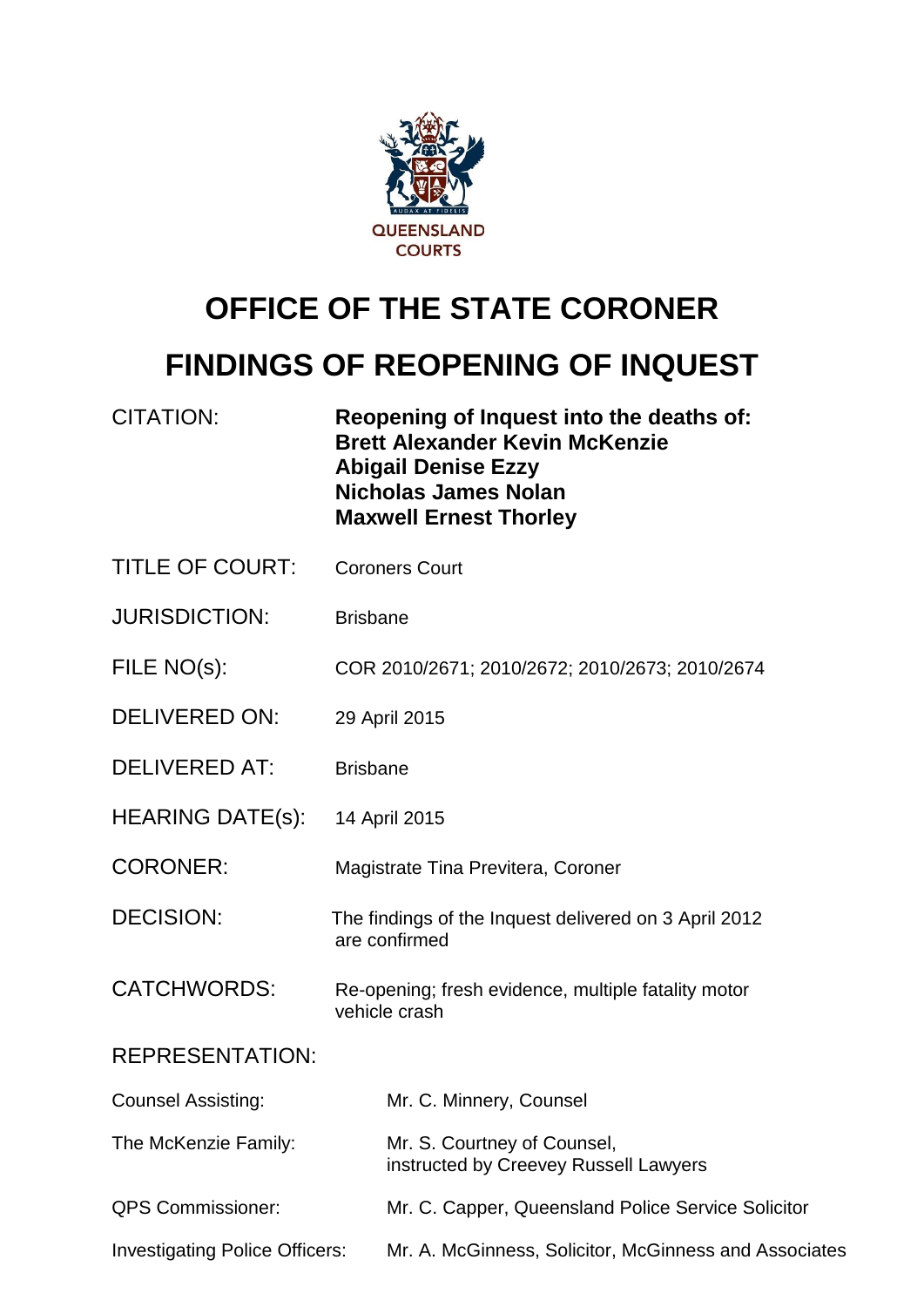- 1. These findings relate to the re-opening of an Inquest held in 2012 into the deaths of Brett Alexander Kevin McKenzie, Abigail Denise Ezzy, Nicholas James Nolan and Maxwell Ernest Thorley. Findings of the original inquest were delivered on 3 April 2012 and should be read in conjunction with these findings. Commentary at Paragraphs 185-188, 207 and 208 includes a conclusion that the cause of the traffic collision resulting in the death of the four young persons (all occupants of a Honda sedan) on 5 January 2008 was a course of driving by one of them, Brett McKenzie, which ended with the Honda at approximately right angles across the road, stationary or nearly stationary, directly in the path of a B-Double, driven by Mr. Greg Welsh who had no time or manner in which to react other than in the manner in which he did.
- 2. The 2012 Inquest has been re-opened as a result of, the provision of fresh evidence and a successful application by, the McKenzie family to the State Coroner. The single issue the subject of the re-opening relates to the conclusion that Brett McKenzie was the driver of the silver Honda sedan.<sup>1</sup>
- 3. On 14 April 2015, four witnesses<sup>2</sup> (Peter Collins, Terry Kajewski, Daniel Hoyland and Patrick Boyce) were examined on statements<sup>3</sup> provided by them and this Court also received written submissions of Counsel Assisting, <sup>4</sup> Mr Courtney (for the McKenzie family)<sup>5</sup> and Mr and Mrs Ezzy (Abigail Ezzy's parents).<sup>6</sup>
- 4. The evidence of Peter Collins relates to a conversation Peter Collins had at the scene of the accident, with the Bdouble truck driver Mr. Greg Welsh (since deceased) about the driver of the Honda. The evidence of Retired Police Inspector Terry Kajewski (who was not involved in the investigation of the traffic accident) relates to a conversation Kajewski had with Collins about the fatal accident, approximately five (5) years after the accident. The evidence of Daniel Hoyland relates only to contact from Patrick Boyce, as a result of which Patrick Boyce communicated with Peter Collins via phone and email. The evidence of Patrick Boyce relates to that communication, and the provision by Patrick Boyce to Peter Collins on 3 August 2013 of a statutory declaration prepared by Patrick Boyce; and a revised version of that statutory declaration on 11 August 2013. Neither was signed by Mr. Collins and the latter was then provided by Patrick Boyce to the McKenzie family's solicitors.
- 5. It is not disputed that the standard of proof in inquests is the civil standard of proof, with appropriate regard to the factors as referred to in *Briginshaw v. Briginshaw,* <sup>7</sup> as contained in guideline 8.8 of the Guidelines issued by the Office of the State Coroner, which provides as follows:

*"The particulars that a Coroner must, if possible, find under section 45 need only be made to the civil standard but on the sliding Briginshaw scale. That may well result in different standards being necessary for the various matters* 

<sup>4</sup> M6.

1

<sup>1</sup> Paragraphs 185 to 188 and 208 of the 2012 inquest findings.

<sup>2</sup> Additional to the 32 witnesses examined in the Inquest in 2012.

<sup>3</sup> Exhibits C45, C46, C47, C48.

<sup>5</sup> Exhibit M8.

<sup>6</sup> Exhibit M7.

<sup>7</sup> Briginshaw v Briginshaw (1938) 60 CLR 336.

Findings of reopening of inquest into the deaths of Brett Alexander Kevin McKenzie, Abigail Denise Ezzy, Nicholas James Nolan and Maxwell Ernest Thorley 1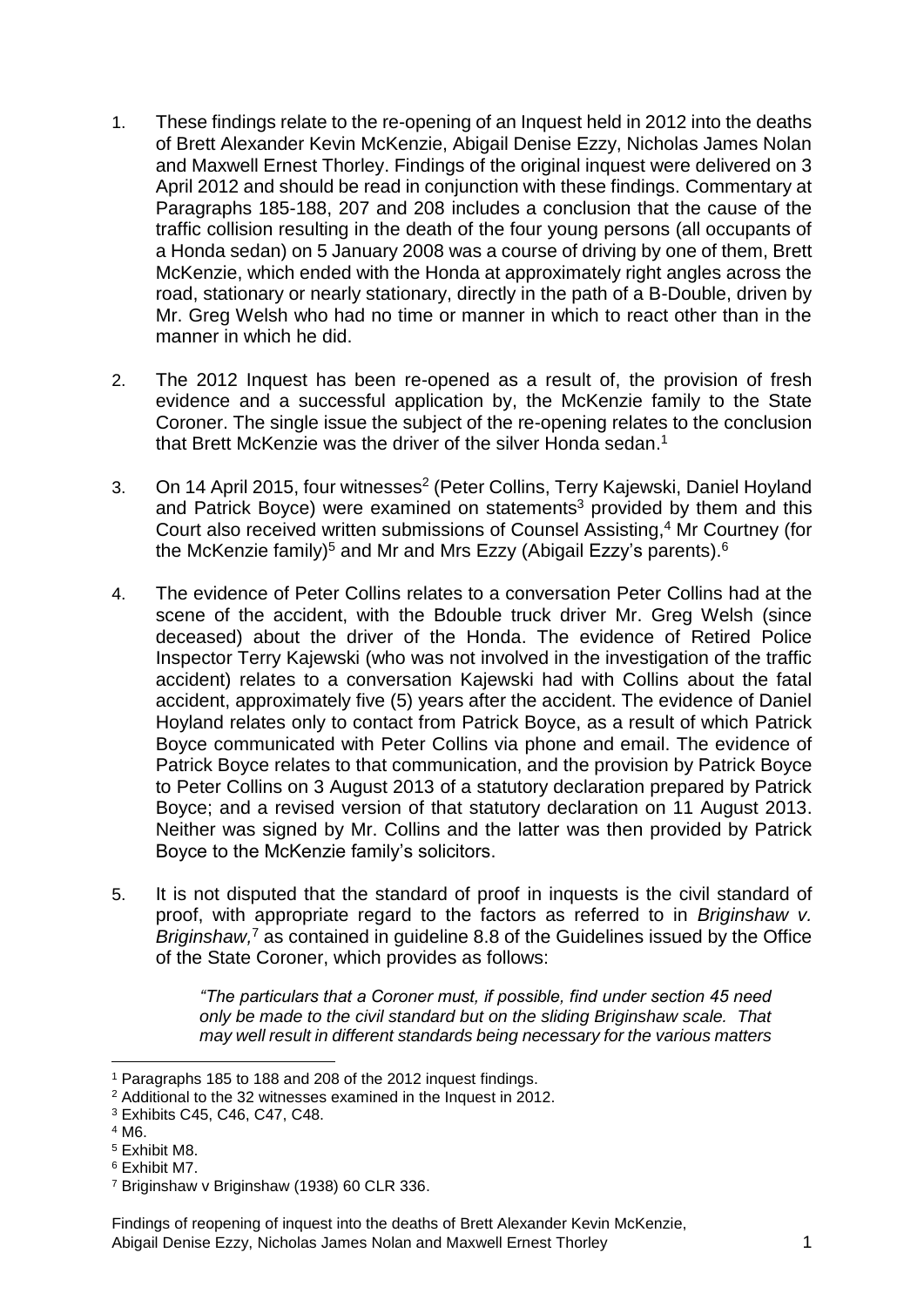*a Coroner is required to find. For example, the exact time and place of death may have little significance and could be made on the balance of probability. However, the gravity of a finding that the death was caused by the actions of a nominated person would mean that a standard approaching the criminal standard should be applied because even though no criminal charge or sanction necessarily flows from such a finding, the seriousness of it and the potential harm to the reputation of that person requires a greater degree of satisfaction before it can safely be made."*

6. As stated by Dixon J in Briginshaw v. Briginshaw,<sup>8</sup>

*"The seriousness of an allegation made, the inherent unlikelihood of an occurrence of a given description, or the gravity of the consequences flowing from a particular finding are considerations which must affect the answer to the question whether the issue has been proved to the satisfaction of the Tribunal. In such matters 'reasonable satisfaction' should not be produced by any inexact proofs, indefinite testimony, or indirect inferences".* 

- 7. This Court rejects the submission of Counsel for the McKenzie family, as it did at the Inquest hearing in 2012, that this Court, in finding that any particular person was the driver, would need to be satisfied, to the criminal standard of proof beyond a reasonable doubt, that such nominated person engaged in conduct amounting to dangerous operation of a vehicle causing death.
- 8. It does so because whilst S. 45 (2) (e) of the *Coroners Act 2003* QLD (the Act) provides that a coroner who is investigating a death must, if possible, find what caused the person to die; S. 45 (5) (a) of the Act provides that the Coroner must not include in the findings any statement that a person is, or may be guilty of an offence or civilly liable for something.
- 9. However, the distinction between apportioning blame and endeavouring to establish the cause of a death is " .. *fine but real."*<sup>9</sup> "…T*he coroner must however be*  able to go beyond the mere cause of death if the coroner is to serve a useful social *function, and must establish so far as is possible, the circumstances of the death. The implicit attribution of blame may be unavoidable in order for the coroner to ascertain or*  explain how the death occurred in the wider events that were the real cause."<sup>10</sup> But "A *coroner is not concerned with questions of law….Instead the coroner is to find the facts from which others may, if necessary, draw legal conclusions."*<sup>11</sup>
- 10. In establishing the cause/s of death of Brett McKenzie, Nicholas Nolan, Maxwell Thorley and Abigail Ezzy, this Court must, nonetheless, apply a standard of proof, whilst short of the criminal standard, to a high degree of satisfaction given the seriousness of the circumstances resulting from the driving and the gravity of the consequences of a finding as to who was driving. In applying that high

1

<sup>8</sup> (1938) 60 CLR 336 at 362.

<sup>9</sup> Coroner Phillip Byrne in Findings of the Inquest into the Death of Craig Douglas delivered in the Coroners Court of Victoria (Court Reference: COR 2011/1554) on 8 December 2014.

<sup>10</sup> Coroner Phillip Byrne in 8 above referring to paragraph 28 under the heading of "blame" in Laws NZ, Coroners as referred to in Coroners Court v. Susan Newton & Fairfax New Zealand Ltd (2006) NZAR 312.

<sup>11</sup> Coroner Phillip Byrne in 8 above referring in his findings to Callaway J.A's judgement in Keown v. Kahn (1999) 1 VR 69 at 75.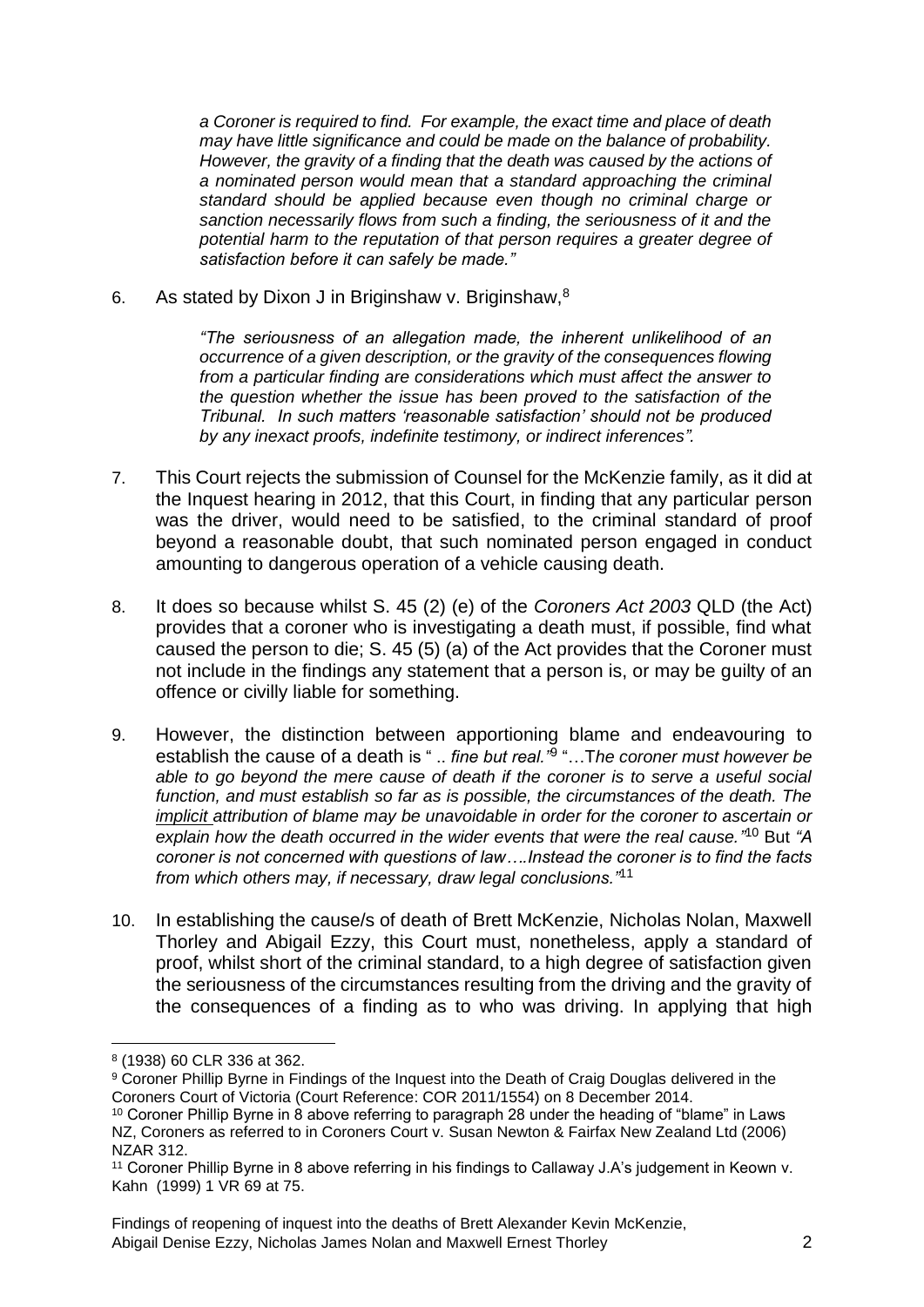standard in establish the cause/s of the deaths, the Court is not required to exclude competing possibilities, if such exist.<sup>12</sup>

- 11. As stated by Coroner Phillip Byrne in the Inquest into the Death of Craig Douglas, <sup>13</sup> *"Causation goes to the heart of the matter. It has been the subject of considerable judicial attention and discussion in the coronial context. In Chief Commissioner of Police v. Hallenstein, Hedigan J observed: "The issues of causation and contribution have bedevilled philosophers for centuries and have attracted consideration by superior courts in all jurisdictions and places for more than a century. The inclination to expound, in an authoritative way, the connection between human behaviour and consequences has proved seductive. The estimation of the nature and extent of this connection may be described as the evaluation of "contribution". The law has also espoused minimalism in attempting definition of the causative or contributing effect of conduct. Nearly 50 years ago, a powerful High Court (Dixon CJ, Fullagar and Kitto.JJ) described causation as "all ultimately a matter of common sense" adding for good measure that "in truth the conception in question is not susceptible of reduction to a satisfactory formula." Fitzgerald v. Penn (1954) 91 CLR 268,278. In E and MH March v. Stramare (1991) 171 CLR 506 the High Court of Australia considered the fundamentals of causation in the negligence context. The statements of principle in relation to causation are, in my view, applicable to the concept of contribution with the Act, is concerned with the causes of death and who contributed to it. "*
- 12. Coroner Byrne went on to say "*In March v. Stramare (supra) Chief Justice Mason observed: "What was the cause of a particular occurrence is a question of fact "which must be determined by applying common sense to the facts of each particular case". For an act or omission to be the cause, or one of several causes, of a death the connection between the act and/or the omission and death must be logical, proximate, and readily understandable; not illogical, strained or artificial. In theory it is a difficult and complex concept but one which, in my view, is manageable in practice."*
- 13. Having applied the above concepts to the evidence received in the 2012 Inquest<sup>14</sup> this Court must also apply them in its examination of the fresh evidence to determine whether a different finding as to who was the driver of the Honda sedan (including an open finding as submitted on behalf of the McKenzie family) should be made.

## **The evidence of Mr Peter Collins**

- 14. Mr. Collins provided a Statutory Declaration dated 28 August 2013 (prepared and witnessed by Daniel Creevey, solicitor for the McKenzie family, after provision by Patrick Boyce to Daniel Creevey of the revised statutory declaration prepared by Patrick Boyce); and subsequently swore a police statement dated 17 December 2014.
- 15. In his first statement, Mr Collins says of Mr Welsh's conversation with him at the scene of the accident, where Mr. Collins attended as a television cameraman;

<sup>13</sup> Findings delivered in the Coroners Court of Victoria at Melbourne on 8 December 2014 Court Reference: COR 2011/1554.

<sup>1</sup> <sup>12</sup> Hurley v Clements & Ors 2009 QCA 167 at paragraph 32.

<sup>14</sup> Section 50(8) *Coroners Act* 2003.

Findings of reopening of inquest into the deaths of Brett Alexander Kevin McKenzie, Abigail Denise Ezzy, Nicholas James Nolan and Maxwell Ernest Thorley 3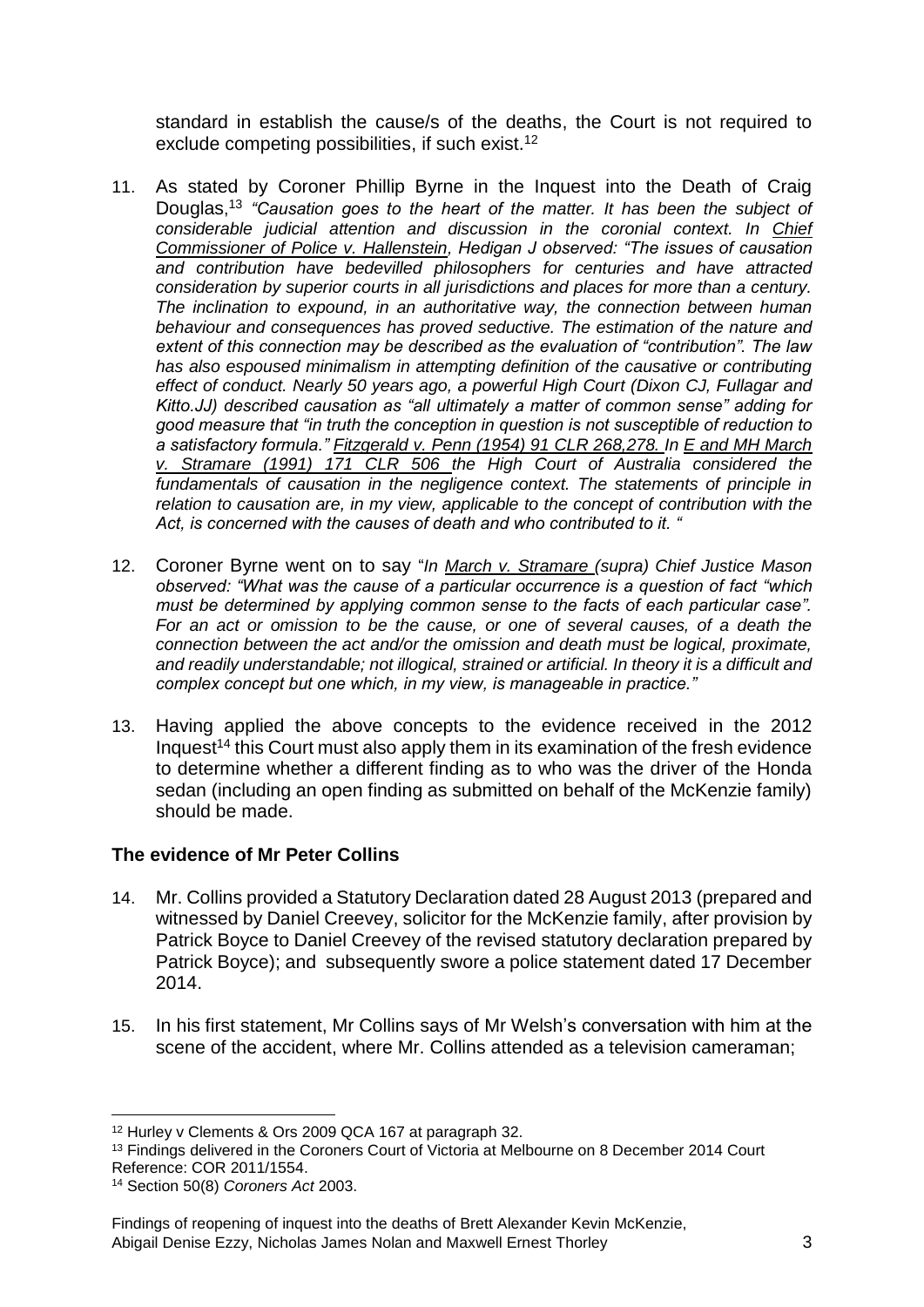- *"6. The driver said to me that the car (in the accident) had passed him on the highway travelling north near the top of the hill approaching the Eight Mile. He said he looked at his speedometer and he was doing about 80 km/h. He said there was nothing unusual about the way the car passed him and he thought it was probably doing about 100 km/h……*
- *10. He said the driver did not seem to realise how close his truck was, having picked up speed after coming over the hill towards the eight mile. He said that he thought he was doing about 100 km/h at the time of the collision. He said he braked and tried to avoid the car, but could not – it was just straight in front of him.*
- *11. He said he saw there was a male in the rear driver's side seat and a female in the driver's seat.*
- *12. He said the young woman driver looked up at him as the truck was about to impact over the top of the car. 'I'll never forget the look on that little girl's face as long as I live' he said.*
- *16. I am under no doubt the driver said words to me, to the effect that the driver of the vehicle involved in the collision was a young female*15*."*
- 16. In the later statement to police, however, Mr. Collins stated:-
	- *"34. That's when he said to me that he braked and said that he saw the driver looking up at him just before hitting the car.*
	- *35. I remember he said that he told me that the driver of the vehicle looked like a young woman*<sup>16</sup> *and looked up at him just prior to impact. He said that he saw that there was a male rear passenger in the back."*
- 17. This Court considers these statements to be different. The former suggests a much clearer statement by Mr Welsh to Mr Collins of Mr. Welsh's level of certainty as to the gender of the driver. The Court accepts the submissions of Counsel Assisting that Mr Collins' evidence, to the effect that the discrepancy between the statements can be explained by the second statement presenting a summarised version of the first statement, cannot be accepted. The second statement contains significantly more detail on all aspects of Mr Collins' evidence. It is not credible that, on the only issue to be considered in this reopening, the second statement would contain only a summary, whilst on all other issues much more detail is provided despite Mr. Collins assuming that the second statement was supplementary.
- 18. Mr. Collins' evidence was also inconsistent in relation to certain matters. His evidence under cross-examination that the subject traffic incident was a matter with particular memorable features contrasts with his statement to police<sup>17</sup> that *"As my work involved attending this type of incident as a cameraman I thought this specific incident had little importance to me at the time"* and he "*gave no further thought*

<sup>&</sup>lt;u>.</u> <sup>15</sup> The Court's italics.

<sup>16</sup> The Court's italics

<sup>17</sup> Paragraphs 42, 43 and 47.

Findings of reopening of inquest into the deaths of Brett Alexander Kevin McKenzie, Abigail Denise Ezzy, Nicholas James Nolan and Maxwell Ernest Thorley 4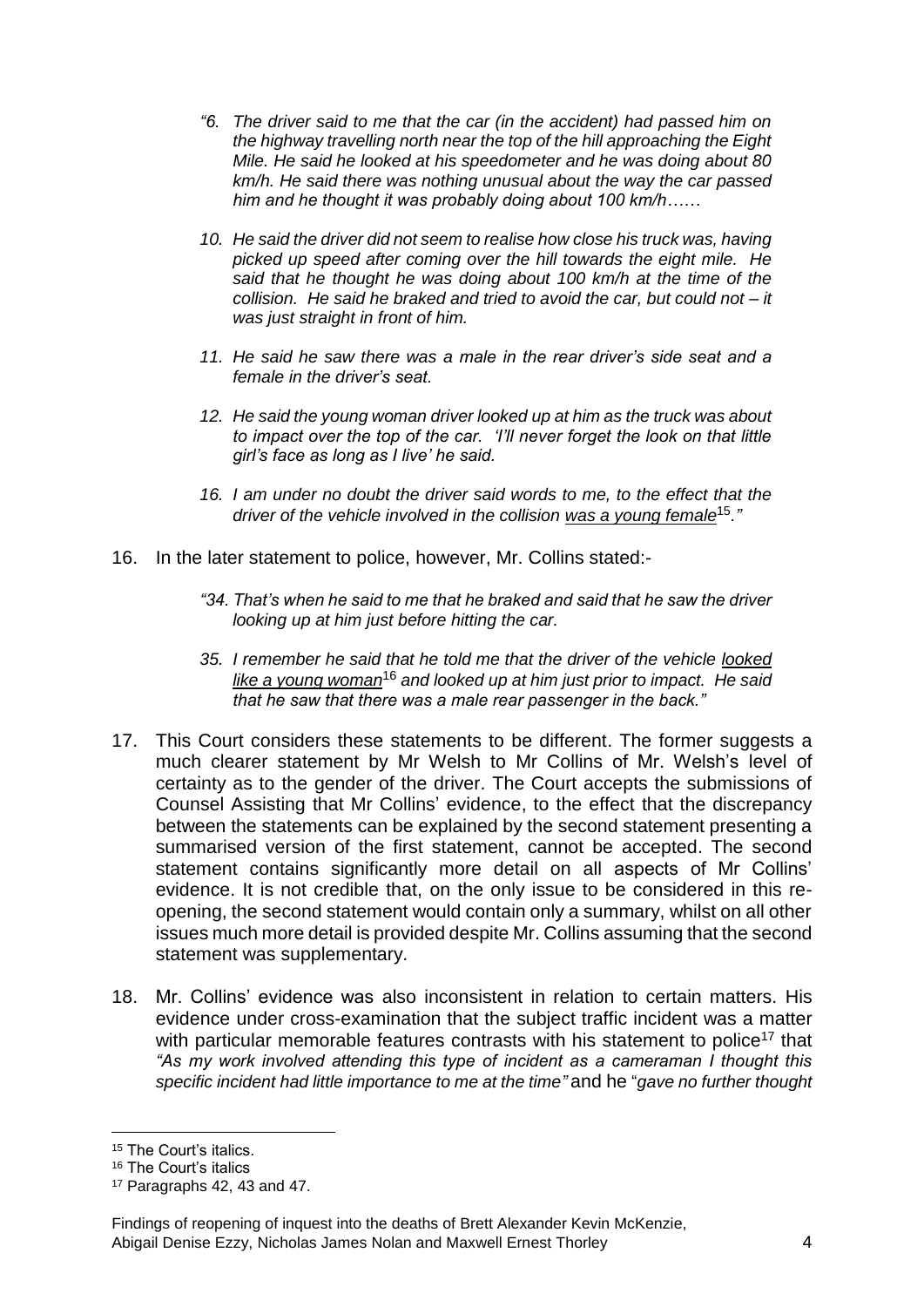*to this actual incident."*<sup>18</sup> Whilst he was unable to tell police in December 2014 the name of the journalist reporting the story in January 2008, he was immediately able to recall the name of the journalist in his oral evidence. Despite saying it was not possible that he could be wrong about what Mr. Welsh told him in 2008, Mr. Collins struggled with recalling the process of how his first statement was taken in 2013.

- 19. Significantly, Mr. Collins' evidence of what Mr Welsh told him is inconsistent with the evidence of all other relevant witnesses at the inquest. For example, Mr. Collins' evidence as to what Mr Welsh told him of the behaviour of the Honda sedan is inconsistent with the evidence on that issue given in the original inquest by all of the witnesses who observed it. The independent eye witnesses,<sup>19</sup> Darryl John Frans, Ronald Raymond Bell and Christine Bell variously described the Honda as *"Flying past us on the right",* <sup>20</sup> *"crazy",*<sup>21</sup> *and "high speed and just kept going…at least 140 km/h. He just flew up that hill;"* <sup>22</sup> Trevor Graham estimated the speed of the Honda at 130 to 148 km/h and said that it was so close behind him after it had overtaken the Bdouble that he had to turn the rear view and two side mirrors away.<sup>23</sup>
- 20. Mr. Collins' evidence of what Mr. Welsh told him about the Honda is inconsistent with that of other witnesses to whom Mr Welsh spoke at the scene of the accident. Mr. Frans<sup>'24</sup> evidence is that Mr. Welsh told him that the Honda passed him *".. in the dip and was going pretty quick… by the time he got over the hill he said the car had backed right off and had stopped as though he had done a hand break turn. The driver said that the vehicle had stopped in the roadway facing him side on and that's why he said he thought it was suicide."* Mark Joseph Sullivan's evidence is that Mr Welsh also told him that he thought the driver was committing suicide.<sup>25</sup> QAS Officer Wendt's evidence <sup>26</sup> is that Mr Welsh told him that the Honda had passed him, driving erratically at a high speed, with the occupants skylarking shortly before the accident (which accords with the stated observations of the independent witnesses Mr Ronald Bell and Ms Christine Bell); "*and then it suddenly turned right, directly in front of him, such that he had no way of avoiding the collision."*<sup>27</sup> QAS Officer David Bell's evidence is that Mr Welsh told him that the car had "*flown*" past him. 28
- 21. Mr. Collins' evidence is inconsistent with what a number of medical personnel stated Mr Welsh told them about the behaviour of the Honda sedan:<sup>29</sup> for example "*four young people suicided by driving straight under his vehicle;" "a drunk driver pulled out on the highway in front of Mr. Welsh's truck"* and "*the car pulled out in*

<u>.</u>

<sup>27</sup> Exhibit C29.

<sup>18</sup> Statement to police, paragraph 42 and 43.

<sup>19</sup> Paragraphs 83 to 97.

<sup>20</sup> Witness Ronald Raymond Bell at paragraph 85.

<sup>21</sup> Witness Ronald Raymond Bell at paragraph 85.

<sup>22</sup> Witness Ronald Raymond Bell at paragraph 85.

<sup>23</sup> Paragraph 94 of original findings.

<sup>24</sup> Exhibit C10.

<sup>25</sup> Exhibit C27.

<sup>26</sup> Exhibit C29.

<sup>28</sup> Exhibit C34.

<sup>29</sup> Exhibit 25.

Findings of reopening of inquest into the deaths of Brett Alexander Kevin McKenzie, Abigail Denise Ezzy, Nicholas James Nolan and Maxwell Ernest Thorley 5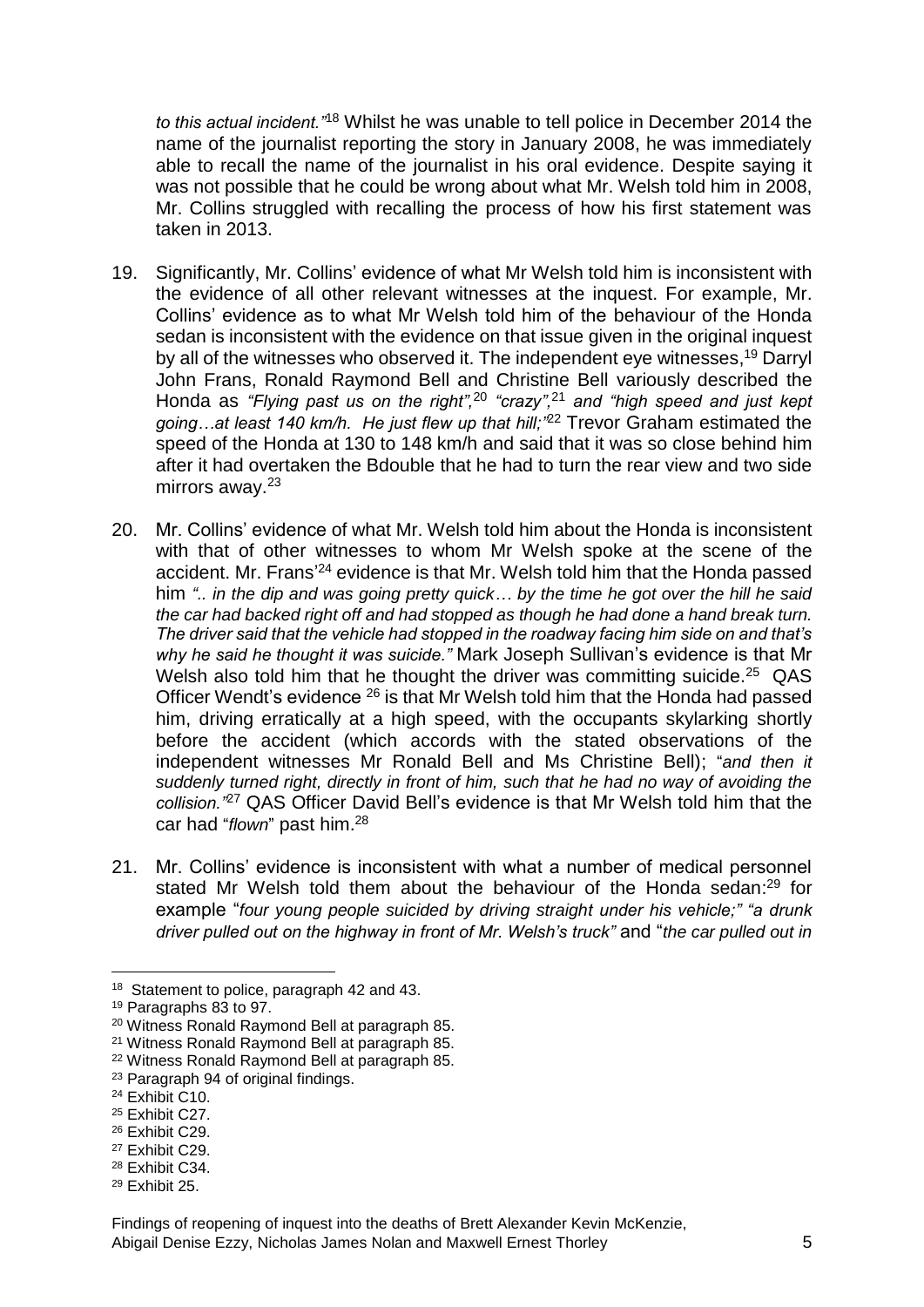*front of his truck and stopped, not allowing him enough time to brake."*<sup>30</sup> As to the issue of the gender of the driver, Mr. Welsh made no definitive disclosures to medical personnel. Notes of Dr Heim's attendance upon Mr Welsh on 7 February 2008 record Mr. Welsh as saying *"two people in the front seat had become one person"*. (The most probable scenario put forward to the inquest by the expert opinion evidence is that the two front seat persons were most probably Brett McKenzie as driver and Ms Abigail Ezzy as the front seat passenger).

- 22. Mr. Collins' evidence is inconsistent with Mr Welsh's statement to police about the driving behaviour of the Honda sedan $31$  and in his statement signed on 9 April 2011<sup>32</sup> in relation to both the behaviour of the Honda and the gender of the driver.
- 23. Mr. Welsh's statement of 9 April 2011 is a pivotal statement, given that it was purposefully taken at a time when it was abundantly clear (as it had been since 1 September 2008) that the identity of the driver of the Honda was very much in dispute. In it Mr Welsh specifically addressed the issue of the gender of the driver of the Honda sedan when he stated that just before impact "*…I saw the driver of the vehicle. He was looking at me smiling and it was definitely a male. He had dark hair. The picture has stayed in my mind since the incident."* This statement by Mr. Welsh is consistent with what QAS Officer Wing stated at the 2012 inquest was Mr. Welsh's statement to him at the scene: that a male person was in the driver's seat just staring at Mr Welsh and Mr Welsh had not known if the male person just froze or if the vehicle had stalled. Officer Wing was unequivocal in his evidence and adamant that he could not have misinterpreted what Mr. Welsh had told him. This Court considers, as it did in 2012, that the significance of Mr. Welsh's statement to his solicitor, together with its consistency with other evidence, particularly Officer Wing's evidence, is not diminished by the evidence of Sergeant Meehan and Constable Snell (to whom Mr. Welsh said at the scene and the next day respectively, that he did not know who the driver was). It is possible, as submitted by Counsel Assisting, that Mr. Welsh was being more guarded with investigating police than with a health worker at the scene and his own solicitor.
- 24. There are other difficulties with Mr. Collins' evidence. It relies on recall after a significant passage of time where Mr. Collins' diary entry for 5 January 2008 does not record anything about the driver or indeed anything about the incident. It simply records Mr. Collins' attendance at the scene and nothing more. Mr. Collins' first conversation about his presence at the accident was in early 2013 when he spoke to Mr Kajewski at the scene of another fatal incident. Mr. Collins made no notes of that conversation either. Mr. Collins only knew of the inquest and the issue of the identity of the driver when he was contacted by Mr. Boyce some months after his conversation with Kajewski and asked for the first time to detail the contents of his conversation with Mr. Welsh. Over the entire period, Mr. Collins has attended a couple of thousand traffic accidents, including close to 100 fatal accidents. Mr. Collins has no connection to any of the four young people or their families. There is no particular reason for him to recall this incident.

<sup>&</sup>lt;u>.</u> <sup>30</sup> Exhibit 25.

<sup>31</sup> Exhibit C19.

<sup>32</sup> Exhibit C19.1.

Findings of reopening of inquest into the deaths of Brett Alexander Kevin McKenzie, Abigail Denise Ezzy, Nicholas James Nolan and Maxwell Ernest Thorley 6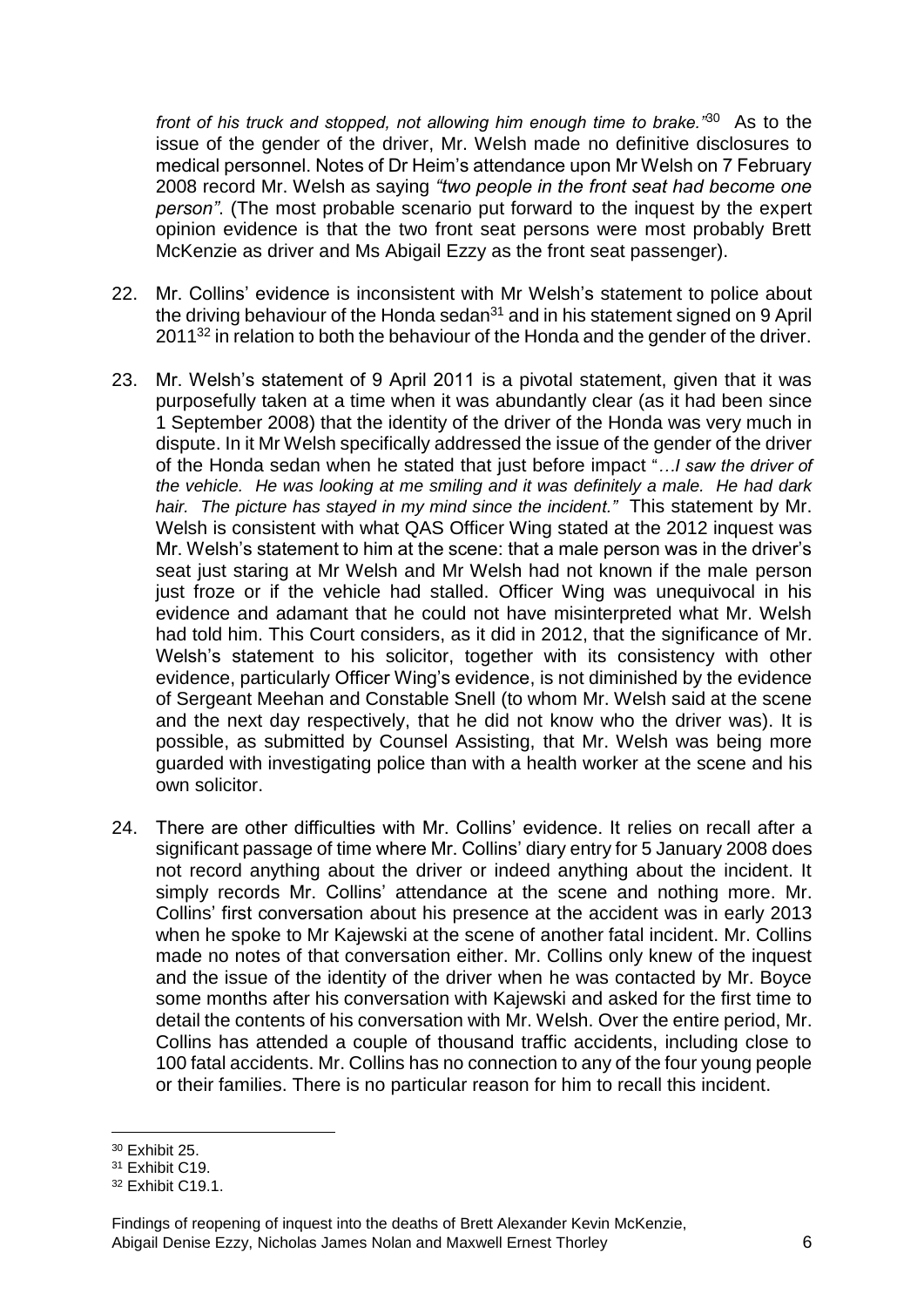- 25. The Court, whilst satisfied that Mr Collins has not been dishonest in his recall of what he says Mr Welsh told him, is sufficiently concerned about its inconsistency with the rest of the evidence at the inquest, including the large volume of expert evidence which was the subject of rigorous examination and analysis at the 2012 inquest. This Court considers, as a result, that Mr. Collins is mistaken in relation to what he says Mr. Welsh said to him and misinterpreted/misunderstood what Mr. Welsh said to him.
- 26. This view is further reinforced by what this Court considers the very real possibility that Mr. Collins' recollection has been inadvertently tainted by his conversation with Mr Kajewski and the involvement of Patrick Boyce.
- 27. Mr Kajewski, despite being an experienced investigator and trained police officer admitted that, despite the inquest findings (which he did not recall if he had read in full) he has always been sure from conversations with Mary Thorley (Max's mother, with whom Mr Kajewski is in a relationship) that Abigail Ezzy was the driver of the Honda. Mr. Kajewski he told Mr. Collins of this certain personal view when he spoke to him in early 2013. Mr Kajewski conceded that had his conversation with Mr Collins been a professional conversation with a potential witness, he would not have expressed his personal view as to do so would, in those circumstances, be unprofessional and inappropriate and could potentially taint that witness's evidence.
- 28. A further difficulty with the evidence of Mr Collins arises from Mr. Boyce's involvement in the process of preparation of Mr. Collins' statutory declaration. Patrick Boyce is related to each of Brett McKenzie and Nicholas Nolan, although he has had significant ongoing "extensive" contact only with the McKenzies whom he has been assisting "*since the end of 2009 in seeking an inquest and now this reopening of the inquest".*<sup>33</sup> Mr Boyce has had no contact with the Thorley, Nolan or Ezzy families about their interests in the outcome of the inquest or the re-opening. Whilst he said in evidence that, in speaking with Mr. Collins and taking a draft statement, he was simply pursuing, as a journalist, the truth of Collins' statement, it is this Court's view that, in doing so (instead of simply referring Mr. Collins to the McKenzie's solicitors) Mr Boyce failed to do the very thing which he says, in a number of self-serving statements in his oral evidence, was his motivation in relation to the statement; "*to preserve its independent*  integrity.<sup>34</sup> Under cross-examination by Mr. McGinness, Mr. Boyce agreed that he was representing the McKenzies, only to immediately answer in the negative when he realised what the concession might mean. This Court is satisfied that, as Mr. Boyce stated in an annexure to his statement, he was "… *essentially representing the McKenzies….,"* <sup>35</sup> and in doing so, has only further tainted the evidence of Mr. Collins.
- 29. For all of the reasons referred to above, this Court considers Mr. Collins' evidence as sufficiently unreliable to place any such weight on it as might alter in any way the original findings. It is difficult to reconcile his evidence against the weight of the credible, logical and inherently reliable evidence as to the issue of

<sup>&</sup>lt;u>.</u> <sup>33</sup> Exhibit C48.

<sup>34</sup> Oral evidence of Mr. Boyce.

<sup>&</sup>lt;sup>35</sup> Exhibit C48.

Findings of reopening of inquest into the deaths of Brett Alexander Kevin McKenzie, Abigail Denise Ezzy, Nicholas James Nolan and Maxwell Ernest Thorley 7